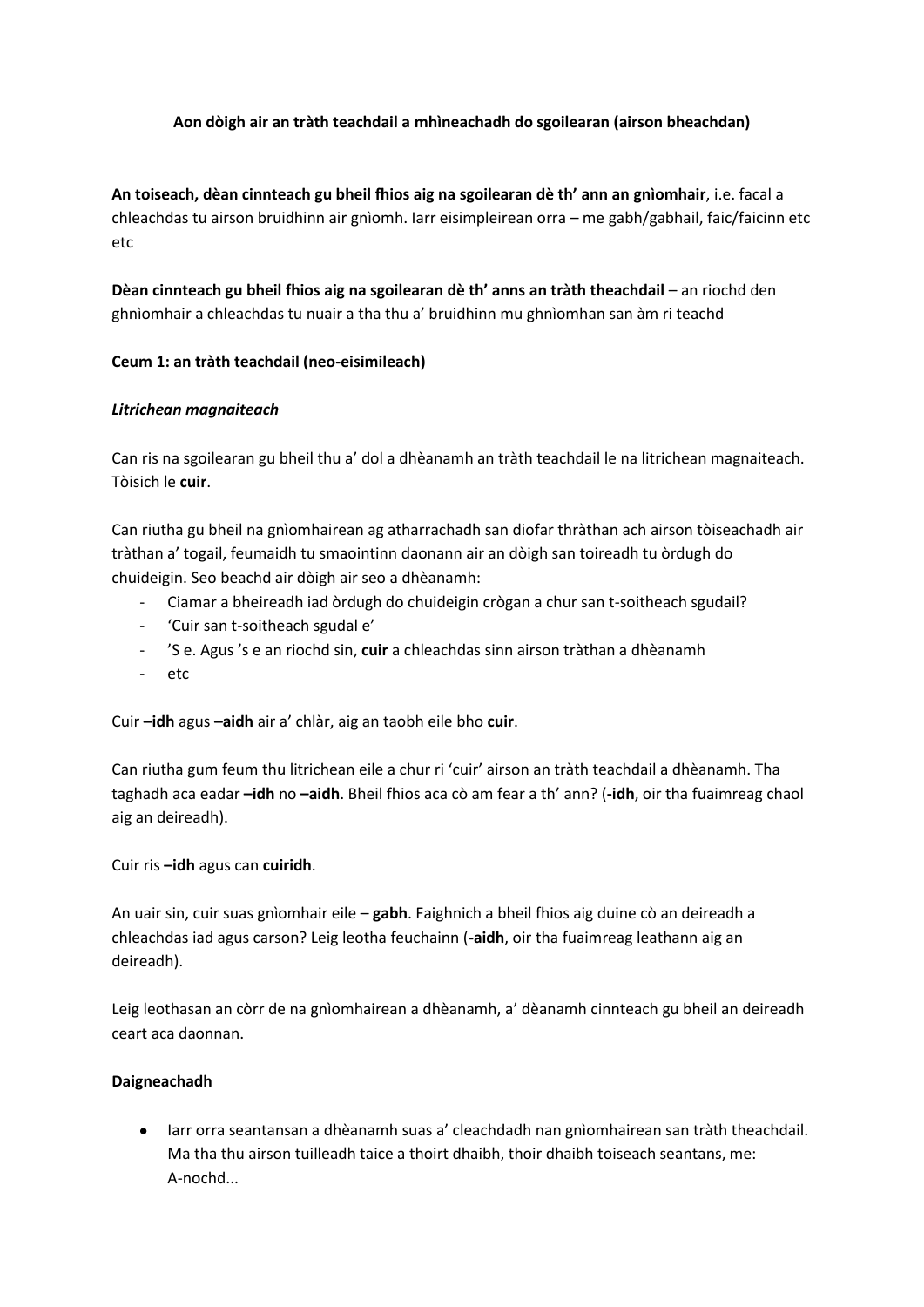A-màireach... An ath sheachdain... An ath bhliadhna...

No structar, me: Nuair a thèid mi dhachaigh feasgar ...

Iarr orra clàr-planaidh a dhèanamh airson nan rudan a nì iad an ath latha airson faighinn deiseil airson na sgoile

Ghabhadh seo a dhèanamh ann an labhairt no ann an sgrìobhadh. Thoir an aire nach cleachd duine 'bidh mi a' ...'

# **Ceum 2: an tràth teachdail (àicheil)**

## **Litrichean magnaiteach**

Can ris na sgoilearan gu bheil sibh a-nis a' dol a choimhead ris an dòigh san can thu NACH dèan thu rud san àm ri teachd no sam faighnich thu AN dèan thu rud. Cuir suas **an** agus **cha** le na litrichean.

Tòisich le cuir a-rithist. Can riutha, a-rithist, gu bheil thu a' tòiseachadh leis an fhacal a chleachdadh tu airson òrdugh a thoirt do chuideigin ('s dòcha gum bi cuimhn' aca fhèin air seo?). Can 'cuir ort do chòta' agus cuir suas 'cuir'.

Can riutha gun dèan sibh ceistean an toiseach. Cuir suas 'an cuir'. Faighnich ciamar a tha an gnìomhair air atharrachadh.

- Chan eil e air atharrachadh idir.

Iarr orrasan 'an' a chur còmhla ris na gnìomhairean eile.

Iarr orra ceistean a dhèanamh suas a' cleachdadh nan gnìomhairean uile an làrach nam bonn.

Can a-nis gu bheil thu a' dol a chur cha agus na gnìomhairean ri chèile. Cuir suas 'cha chuir' agus iarr orra innse dhut dè th' air tachairt. Tha 'cha' air 'h' a chur às dèidh na ciad litreach.

- Tha iad air sin fhaicinn roimhe, nach eil?
- Leig leothasan 'gabh' fheuchainn an uair sin.
- An uair sin feuch 'cha òl'.
- Can e agus faighnich a bheil e furasta a ràdh.
- Chan eil.
- Faighnich a bheil litir ann a nì e nas fhasa a ràdh.
- Mur eil fhios aca, iarr orra smaointinn air 'chan eil.'
- Cuir suas 'chan òl'.

Iarr orra seantansan a thoirt dhut a' cleachdadh 'cha'/'chan'.

#### **Daigneachadh**